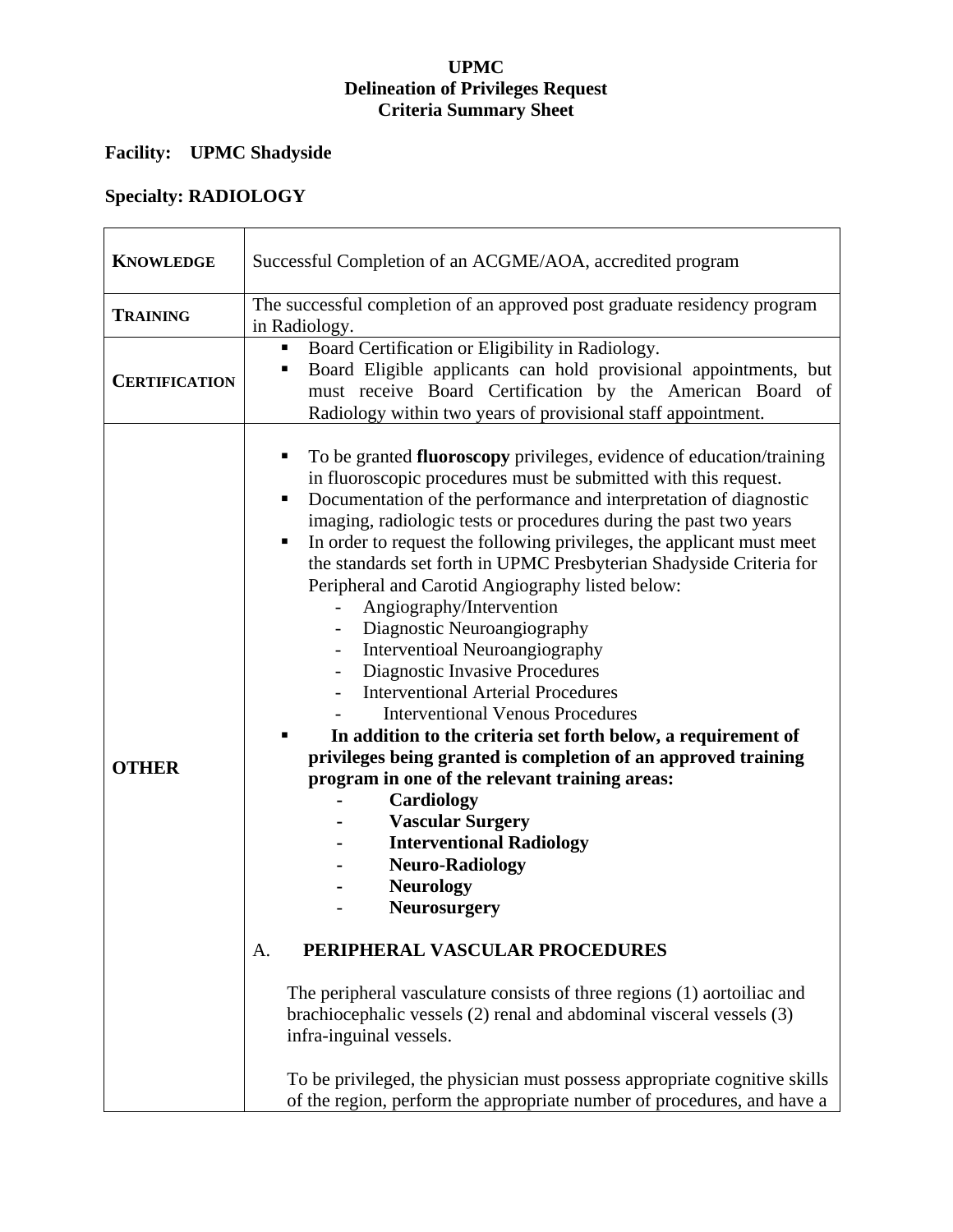### **UPMC Delineation of Privileges Request Criteria Summary Sheet**

| letter of endorsement from the proctor or training program once basic<br>requirements are met.                                                                                                                                                                                                                                                                                                                                                                                                                                                    |  |  |
|---------------------------------------------------------------------------------------------------------------------------------------------------------------------------------------------------------------------------------------------------------------------------------------------------------------------------------------------------------------------------------------------------------------------------------------------------------------------------------------------------------------------------------------------------|--|--|
| 1.<br><b>COGNITIVE SKILLS:</b>                                                                                                                                                                                                                                                                                                                                                                                                                                                                                                                    |  |  |
| Cognitive skills for each region will be required. It is expected the<br>cognitive skills will be obtained via residency training or CME<br>courses. A list of cognitive skills by no means meant to be totally<br>inclusive follows:<br>Clinical evaluation and assessment.<br>Knowledge of anatomy and physiology of vessels to be<br>tested.<br>Familiarity with non-invasive testing.<br>Device training<br>Knowledge of appropriate indications for interventions<br>Ability to perform catheter directed dilations and<br>٠<br>thrombectomy |  |  |
| 2.<br><b>ANGIOGRAPHY:</b>                                                                                                                                                                                                                                                                                                                                                                                                                                                                                                                         |  |  |
| To receive initial privileges in peripheral angiography, a physician<br>must have performed 100 diagnostic arteriograms with 50 as the<br>primary operator. These procedures will also count for regional<br>privileging.                                                                                                                                                                                                                                                                                                                         |  |  |
| 3. INTERVENTIONS:                                                                                                                                                                                                                                                                                                                                                                                                                                                                                                                                 |  |  |
| Interventions are defined as coiling, balloon dilatations or<br>٠<br>stenting of vessels.<br>To receive initial privileges in peripheral interventions, the<br>п<br>physician must have participated in 50 peripheral<br>intervention procedures with 25 as the primary operator.                                                                                                                                                                                                                                                                 |  |  |
| 4. REGIONAL CREDENTIALING:                                                                                                                                                                                                                                                                                                                                                                                                                                                                                                                        |  |  |
| Regional privileging will also be needed. To receive initial privileges<br>in a specific region, the physician must have performed 20 diagnostic<br>arteriograms and 10 interventions as primary operator in that specific<br>region $((1)$ aortoiliac and brachiocephalic vessels $(2)$ renal and<br>abdominal visceral vessels (3) infra-inguinal vessels).                                                                                                                                                                                     |  |  |
| 5. ENDOVASCULAR STENT GRAFTS:                                                                                                                                                                                                                                                                                                                                                                                                                                                                                                                     |  |  |
| <b>Abdominal Aorta</b> . To receive initial privileges in<br>endovascular stent grafts of the abdominal aorta, the                                                                                                                                                                                                                                                                                                                                                                                                                                |  |  |